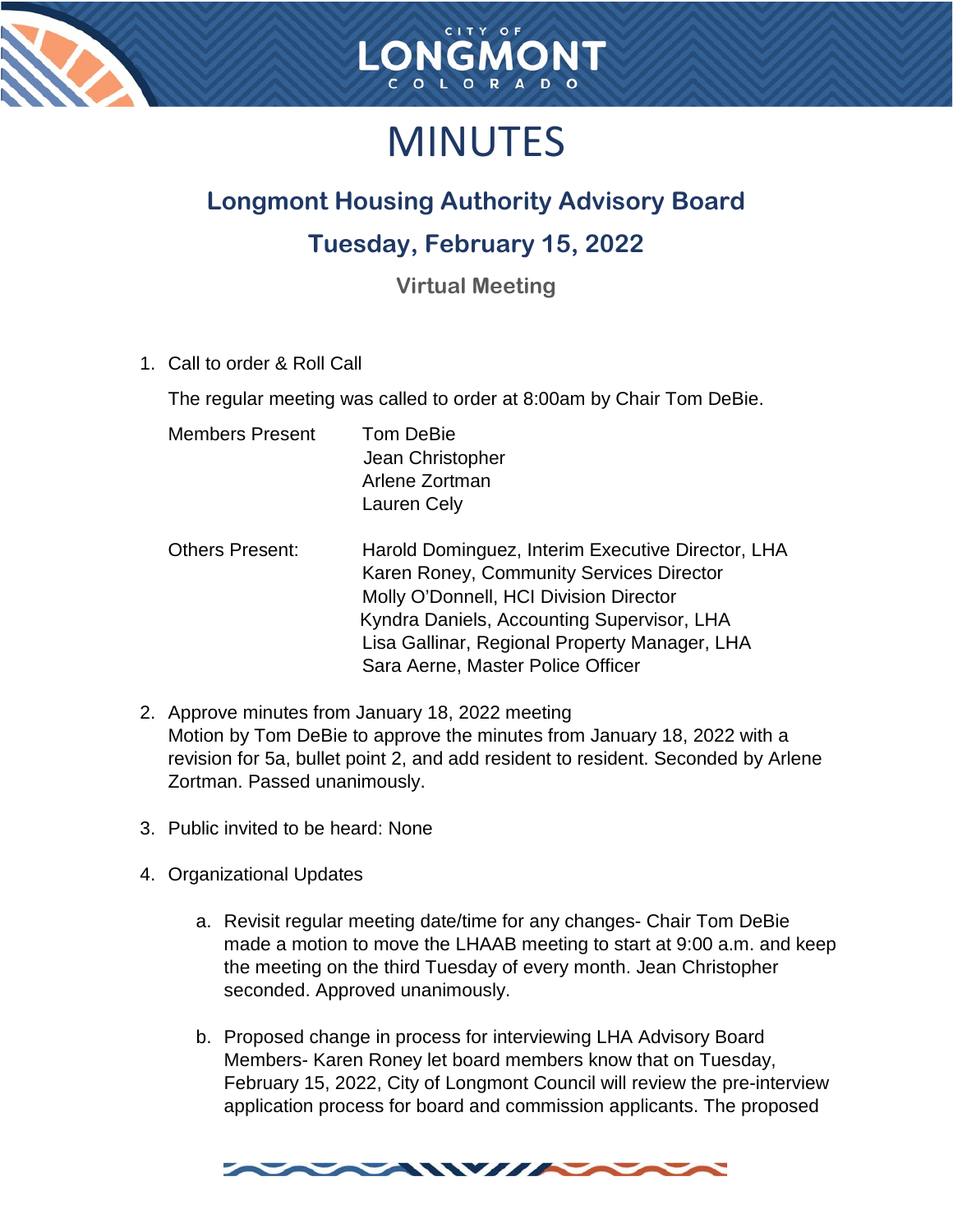

idea is that existing board members would conduct an interview for any applicants and make recommendations to City Council on who they should appoint to the boards based on the interview process. Staff will update the LHAAB about City Council's decision at the March meeting.

LONGMONT

c. Overview: collaboration between LHA and Public Safety- Sara Aerne and Lisa Gallinar updated the advisory board on the partnership and evolution over the years with the Longmont Housing Authority and Public Safety.

Sara Aerne gave a background on the Crime Free Housing Program that has been in operation for twelve years in Longmont. This program is based upon relationships and the housing industry itself. Public Safety has worked with LHA by collaborating around issues like property safety, residents with behavioral issues, community meetings and ensuring residents have the information they need regarding safety issues.

Lisa Gallinar stated that police interaction with residents and having a presence at the properties has yielded positive results. Public Safety has helped LHA with evictions, welfare checks, working with different agencies within the Public Safety department. Currently, all of the LHA properties have been inspected and certified within the Crime Free Program, and they have participated in the Crime Prevention through Environmental Design (CPTED) process. All LHA Community Managers, except for our newly hired managers, have attended the eight-hour Crime Free training.

Sara Aerne explained that she is a part of the Development Review Committee (DRC), reviewing the plans for new builds, specifically the multi-family new builds.

Harold Dominguez explained that as a part of their Friday LHA staff checkin meetings, Sara Aerne and Lisa Gallinar report on what is happening at the properties. The partnership is strong, and helps residents feel more safe and secure in their environment.

- 5. Development and/or Project Updates/Alignment with Goals
	- a. Proposed ARPA investments- Karen Roney reviewed the recommendations that Harold Dominguez presented to City Council in January regarding how to invest the city's ARPA funding. Nearly eight million dollars was recommended for investment in affordable housing development and addressing the city's and LHA affordable housing goals. Harold Dominguez summarized those projects:
		- NextLight Bulk Agreements for internet across all LHA properties.

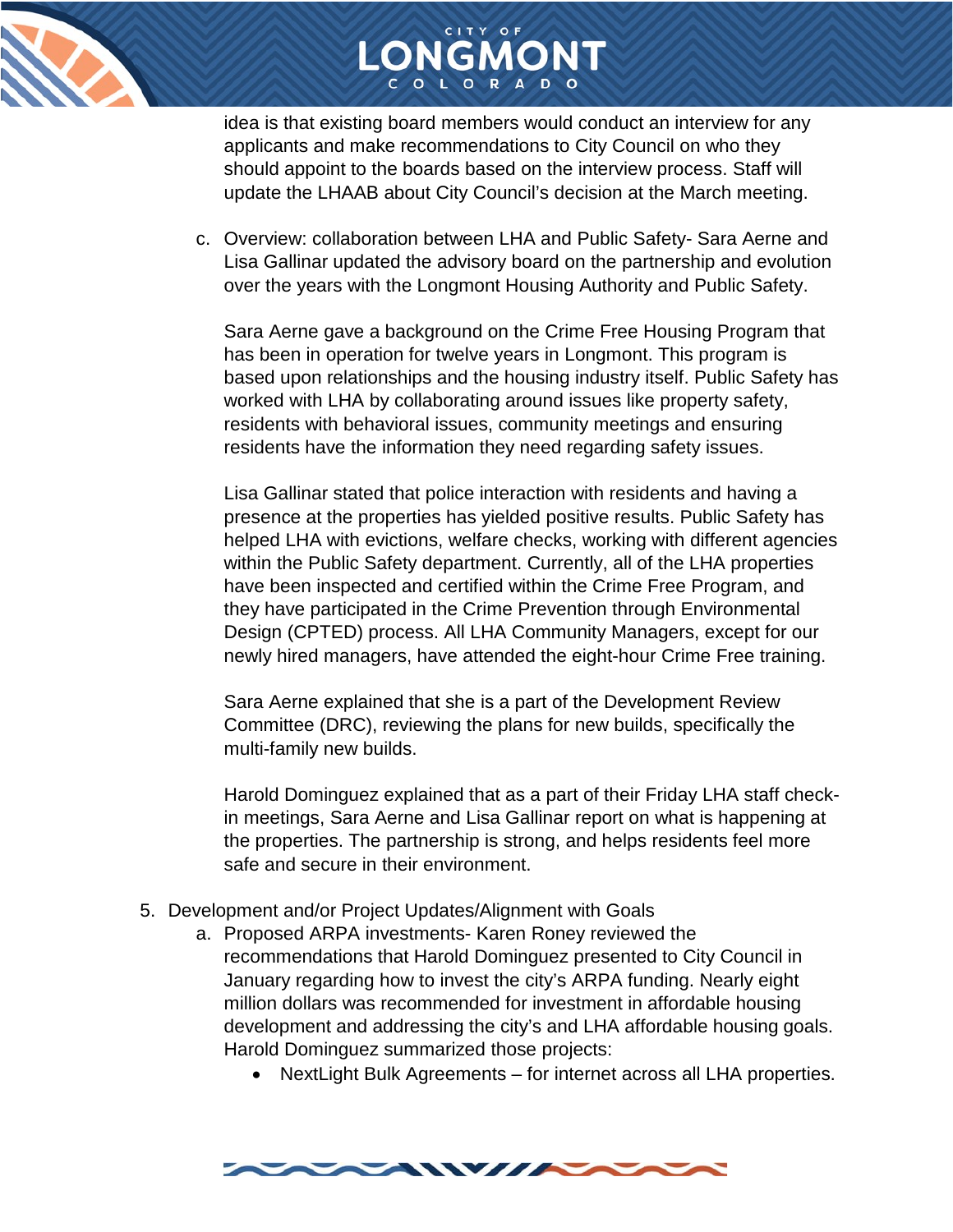



LONGMONT

- Crisman Development \$800,000 in Crisman Development. The goal is to have the project under construction by the end of year 2022.
- Affordable Assisted Living \$1,700,000 toward a partnership for developing affordable assisted living options for older adults who can no longer live independently.
- LHA Hover Property \$1,300,000 to develop this vacant parcel owned by LHDC.
- Staff Development/Finance \$525,000 for fixed-term staffing needed to manage development of affordable housing projects.
- Former Royal Mobile Home Site Purchase \$1,500,000 to purchase the remaining parcel of this property not used for St. Vrain River project for future affordable housing development.
- b. Village Place resyndication- Molly O'Donnell stated that the property conditions report has been completed; based on this report, the capital needs is approximately \$5.4 million. Generally, the building is structurally sound, but the parking lot needs major work. Next steps for this resyndication are: budget development, project design, and resident input on the design process. Part of the financing discussions with CHFA include the possibility of separating the commercial building (currently leased to Center for People with Disabilities) from the Village Place residential property.

Staff recently held a parking discussion with Village Place residents about how parking will be impacted during the construction process. Residents were informed that their assigned parking will be removed within the next six months, and instead have parking permits to park anywhere in the lot. LHA has contracted with tow/parking company that will monitor parking at all LHA properties, including Village Place. Staff is working with Longmont Downtown Development Authority (LDDA), and will continue to communicate parking updates with residents.

- 6. Items for Input to LHA Board of Commissioners
	- a. Property tax exemption policy- Molly O'Donnell reviewed the property tax exemption policy that staff will be taking to the LHA Board of Commissioners for review and adoption. Housing authorities often extend their tax exemption status to affordable housing developments, but many have policies in place that guide their decision-making process when asked to extend this exemption to future developments (e.g. level of affordability of the units, serving special populations, etc.). The draft policy

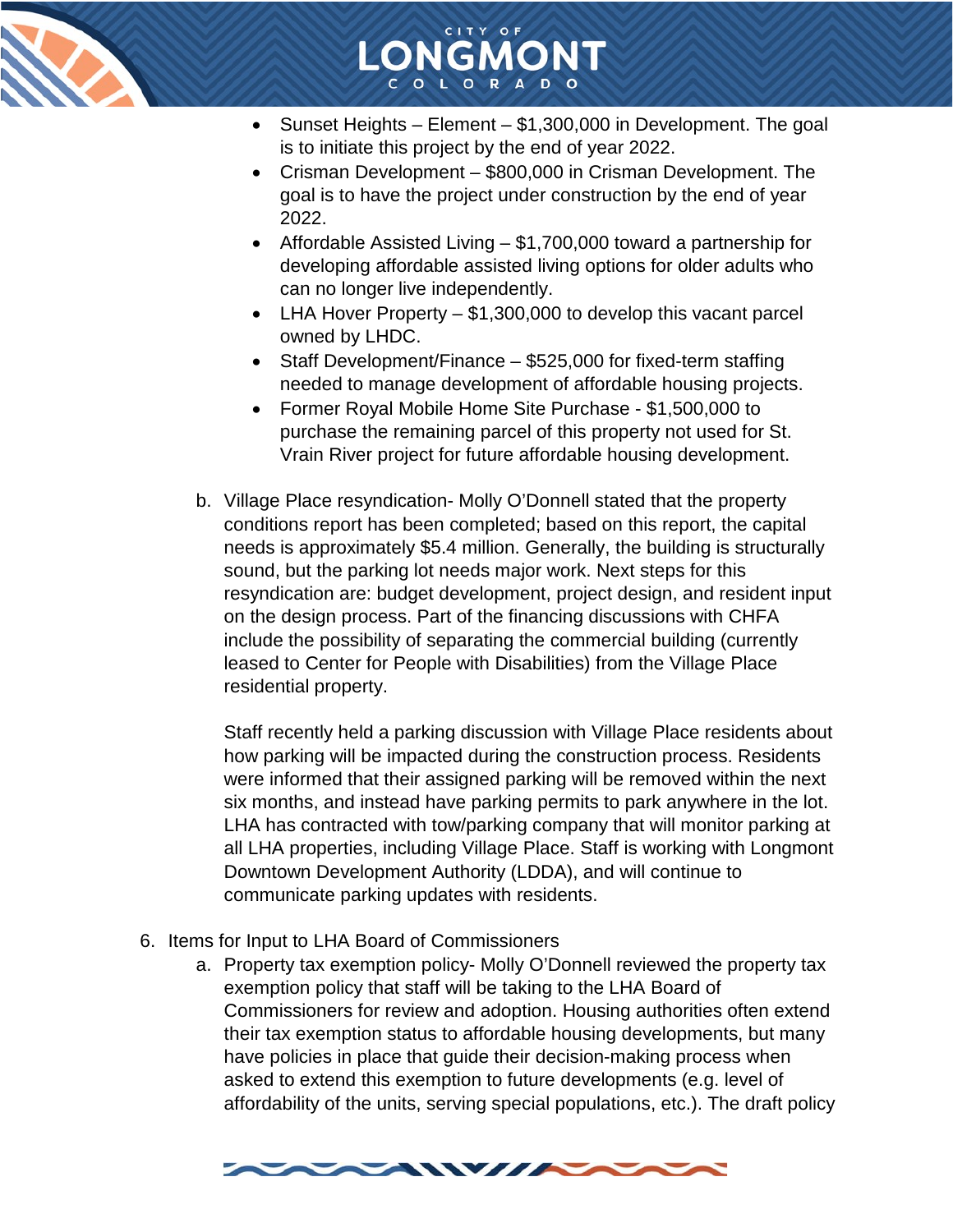

## LONGMONT

lays out a methodology that is based on those factors of affordability and special population services provided on a scale basis. The application fee is five-thousand dollars, which can be waived if the LHA is a partner in the project.

Board members asked questions about the 7.15% multiplier; whether all affordable housing developments could be considered, or only those that are partnering with the LHA; whether the fee could be paid on an extended basis over the fifteen-year compliance period of the tax credit; and right of first refusal for LHA to purchase the property at the end of the compliance period to keep units affordable. Staff will follow-up with responses to these questions, and how to consider some of these suggestions in the policy it brings to the LHA Board of Commissioners.

- 7. Items not part of LHA Work Plan/Goals- None.
- 8. LHA Report
	- a. Update on Operations
		- i. Occupancy Report- Lisa Gallinar reviewed the occupancy report. She stated that units are 97% occupied, and staff is working quickly to fill vacancies. Both Project-based Voucher units at Aspen Meadow Neighborhood are vacant, and staff is now in the process of making the units available. Have received permission from investor to make a unit available for on-site property manager; having a presence on site can help reduce calls for service. Aspen Meadows Senior Apartments are all occupied. Fall River Apartments have one vacancy that was a result from an eviction. The Hearthstone and Lodge will open up their waiting list for two days, March 1, and 2. The Suites Apartments has all of its MHP units leased; the only vacant is the one affected by meth and is still in the process of remediation. Spring Creek Apartments have eight vacancies; the waiting list has been reopened. Village Place Apartments has reopened its waiting list.
		- ii. Property Updates Lisa Gallinar reviewed the property updates report. There is a new Maintenance Technician who has been covering at both Aspen Meadows Senior Apartments and Aspen Meadows Neighborhood. The Housing Choice Voucher (Section 8) waitlist was open on January 26, 2022. Around one-thousand people applied to get on the waitlist; of those applicants, 150 were selected to be placed on the waitlist. LHA brought in a towing/parking company that will be monitoring all of the properties 24 hrs. a day/7 days/week. Staff will set up meetings at all of the